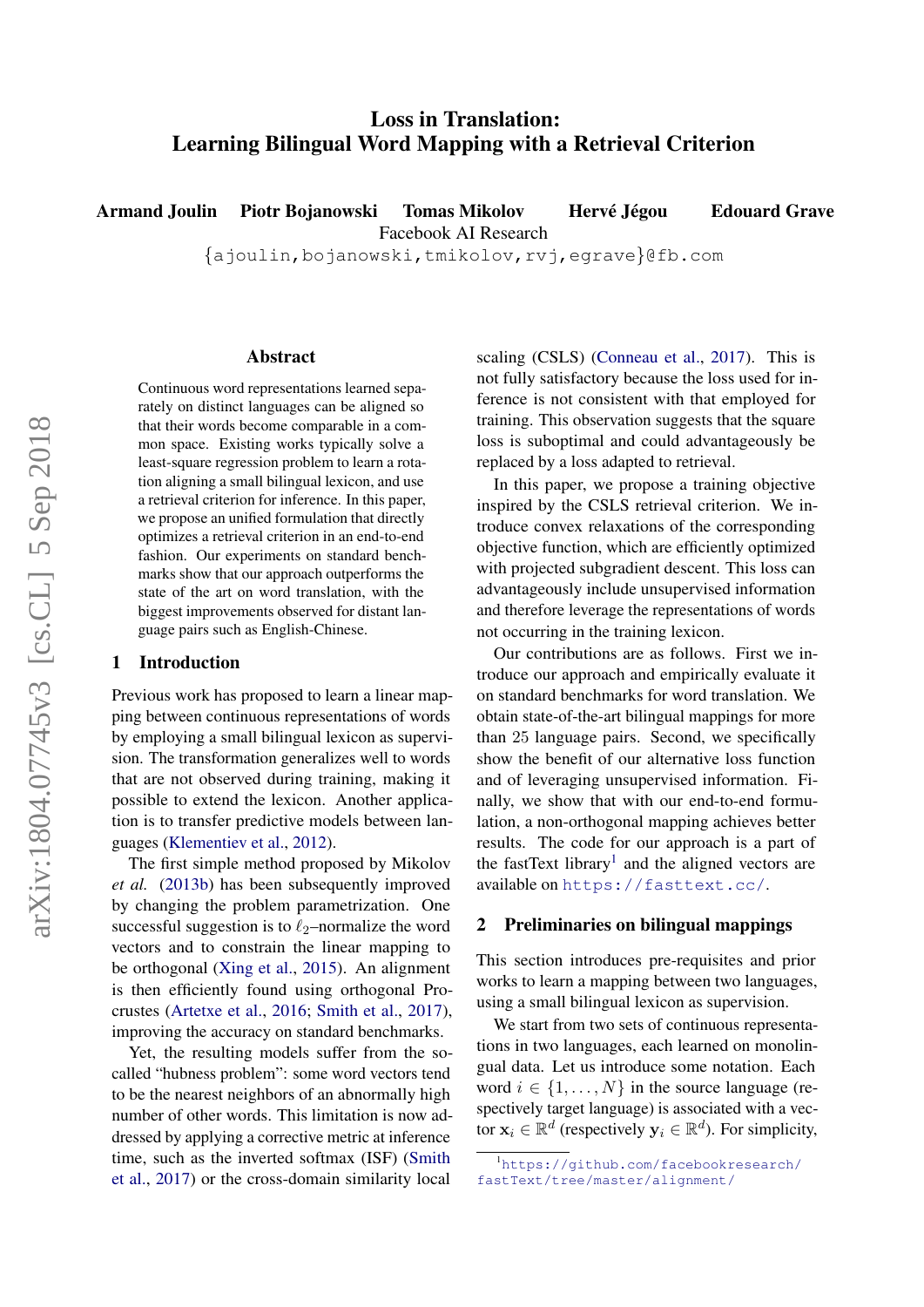we assume that our initial lexicon, or seeds, corresponds to the first *n* pairs  $(\mathbf{x}_i, \mathbf{y}_i)_{i \in \{1, ..., n\}}$ . The goal is to extend the lexicon to all source words  $i \in$  ${n + 1, \ldots, N}$  that are not seeds. Mikolov *et al.* [\(2013b\)](#page-5-1) learn a linear mapping  $\mathbf{W} \in \mathbb{R}^{d \times d}$  between the word vectors of the seed lexicon that minimizes a measure of discrepancy between mapped word vectors of the source language and word vectors of the target language:

<span id="page-1-0"></span>
$$
\min_{\mathbf{W}\in\mathbb{R}^{d\times d}} \quad \frac{1}{n}\sum_{i=1}^{n} \ell(\mathbf{W}\mathbf{x}_i, \mathbf{y}_i), \tag{1}
$$

where  $\ell$  is a loss function, typically the square loss  $\ell_2(\mathbf{x}, \mathbf{y}) = \|\mathbf{x} - \mathbf{y}\|_2^2$ . This leads to a least squares problem, which is solved in closed form.

**Orthogonality.** The linear mapping W is constrained to be orthogonal, *i.e.* such that  $W^{\top}W =$  $\mathbf{I}_d$ , where  $\mathbf{I}_d$  is the *d*-dimensional identity matrix. This choice preserves distances between word vectors, and likewise word similarities. Previous works [\(Xing et al.,](#page-5-2) [2015;](#page-5-2) [Artetxe et al.,](#page-5-3) [2016;](#page-5-3) [Smith](#page-5-4) [et al.,](#page-5-4) [2017\)](#page-5-4) experimentally observed that constraining the mapping in such a way improves the quality of the inferred lexicon. With the square loss and by enforcing an orthogonal mapping  $W$ , Eq. [\(1\)](#page-1-0) admits a closed form solution [\(Gower and Dijkster](#page-5-6)[huis,](#page-5-6) [2004\)](#page-5-6):  $\mathbf{W}^* = \mathbf{U}\mathbf{V}^\top$ , where  $\mathbf{U}\mathbf{D}\mathbf{V}^\top$  is the singular value decomposition of the matrix  $\mathbf{Y}^\top \mathbf{X}$ .

Inference. Once a mapping W is learned, one can infer word correspondences for words that are not in the initial lexicon. The translation  $t(i)$  of a source word *i* is obtained as

$$
t(i) \in \underset{j \in \{1,\ldots,N\}}{\arg \min} \ell(\mathbf{W}\mathbf{x}_i, \mathbf{y}_j). \tag{2}
$$

When the squared loss is used, this amounts to computing  $\mathbf{W} \mathbf{x}_i$  and to performing a nearest neighbor search with respect to the Euclidean distance:

$$
t(i) \in \underset{j \in \{1, ..., N\}}{\arg \min} \|\mathbf{W} \mathbf{x}_i - \mathbf{y}_j\|_2^2. \tag{3}
$$

Hubness. A common observation is that nearest neighbor search for bilingual lexicon inference suffers from the "hubness problem" [\(Doddington](#page-5-7) [et al.,](#page-5-7) [1998;](#page-5-7) [Dinu et al.,](#page-5-8) [2014\)](#page-5-8). Hubs are words that appear too frequently in the neighborhoods of other words. To mitigate this effect, a simple solution is to replace, at inference time, the square  $\ell_2$ -norm in Eq. [\(3\)](#page-1-1) by another criterion, such as ISF [\(Smith](#page-5-4) [et al.,](#page-5-4) [2017\)](#page-5-4) or CSLS [\(Conneau et al.,](#page-5-5) [2017\)](#page-5-5).

This solution, both with ISF and CSLS criteria, is applied with a transformation  $W$  learned using the square loss. However, replacing the loss in Eq. [\(3\)](#page-1-1) creates a discrepancy between the learning of the translation model and the inference.

### 3 Word translation as a retrieval task

In this section, we propose to directly include the CSLS criterion in the model in order to make learning and inference consistent. We also show how to incorporate unsupervised information..

The CSLS criterion is a similarity measure between the vectors x and y defined as:

$$
\text{CSLS}(\mathbf{x}, \mathbf{y}) = -2\cos(\mathbf{x}, \mathbf{y}) + \frac{1}{k} \sum_{\mathbf{y}' \in \mathcal{N}_Y(\mathbf{x})} \cos(\mathbf{x}, \mathbf{y}') + \frac{1}{k} \sum_{\mathbf{x}' \in \mathcal{N}_X(\mathbf{y})} \cos(\mathbf{x}', \mathbf{y}),
$$

where  $\mathcal{N}_Y(\mathbf{x})$  is the set of k nearest neighbors of the point x in the set of target word vectors  $Y = \{y_1, \ldots, y_N\}$ , and cos is the cosine similarity. Note, the second term in the expression of the CSLS loss does not change the neighbors of x. However, it gives a loss function that is symmetrical with respect to its two arguments, which is a desirable property for training.

Objective function. Let us now write the optimization problem for learning the bilingual mapping with CSLS. At this stage, we follow previous work and constrain the linear mapping W to belong to the set of orthogonal matrices  $\mathcal{O}_d$ . Here, we also assume that word vectors are  $\ell_2$ normalized. Under these assumptions, we have  $cos(\mathbf{W}\mathbf{x}_i, \mathbf{y}_i) = \mathbf{x}_i^{\top} \mathbf{W}^{\top} \mathbf{y}_i$ . Similarly, we have  $\|\mathbf{y}_j - \mathbf{W}\mathbf{x}_i\|_2^2 = 2 - 2\mathbf{x}_i^{\top} \mathbf{W}^{\top} \mathbf{y}_j$ . Therefore, finding the k nearest neighbors of  $\mathbf{W} \mathbf{x}_i$  among the elements of  $Y$  is equivalent to finding the  $k$  elements of Y which have the largest dot product with  $\mathbf{W}\mathbf{x}_i$ . We adopt this equivalent formulation because it leads to a convex formulation when relaxing the orthogonality constraint on W. In summary, our optimization problem with the Relaxed CSLS loss (RCSLS) is written as:

<span id="page-1-2"></span><span id="page-1-1"></span>
$$
\begin{split}\n&\min_{\mathbf{W}\in\mathcal{O}_{d}}\frac{1}{n}\sum_{i=1}^{n}-2\mathbf{x}_{i}^{\top}\mathbf{W}^{\top}\mathbf{y}_{i} \\
&+\frac{1}{k}\sum_{\mathbf{y}_{j}\in\mathcal{N}_{Y}(\mathbf{W}\mathbf{x}_{i})}\mathbf{x}_{i}^{\top}\mathbf{W}^{\top}\mathbf{y}_{j} \\
&+\frac{1}{k}\sum_{\mathbf{W}\mathbf{x}_{j}\in\mathcal{N}_{X}(\mathbf{y}_{i})}\mathbf{x}_{j}^{\top}\mathbf{W}^{\top}\mathbf{y}_{i}.\n\end{split} \tag{4}
$$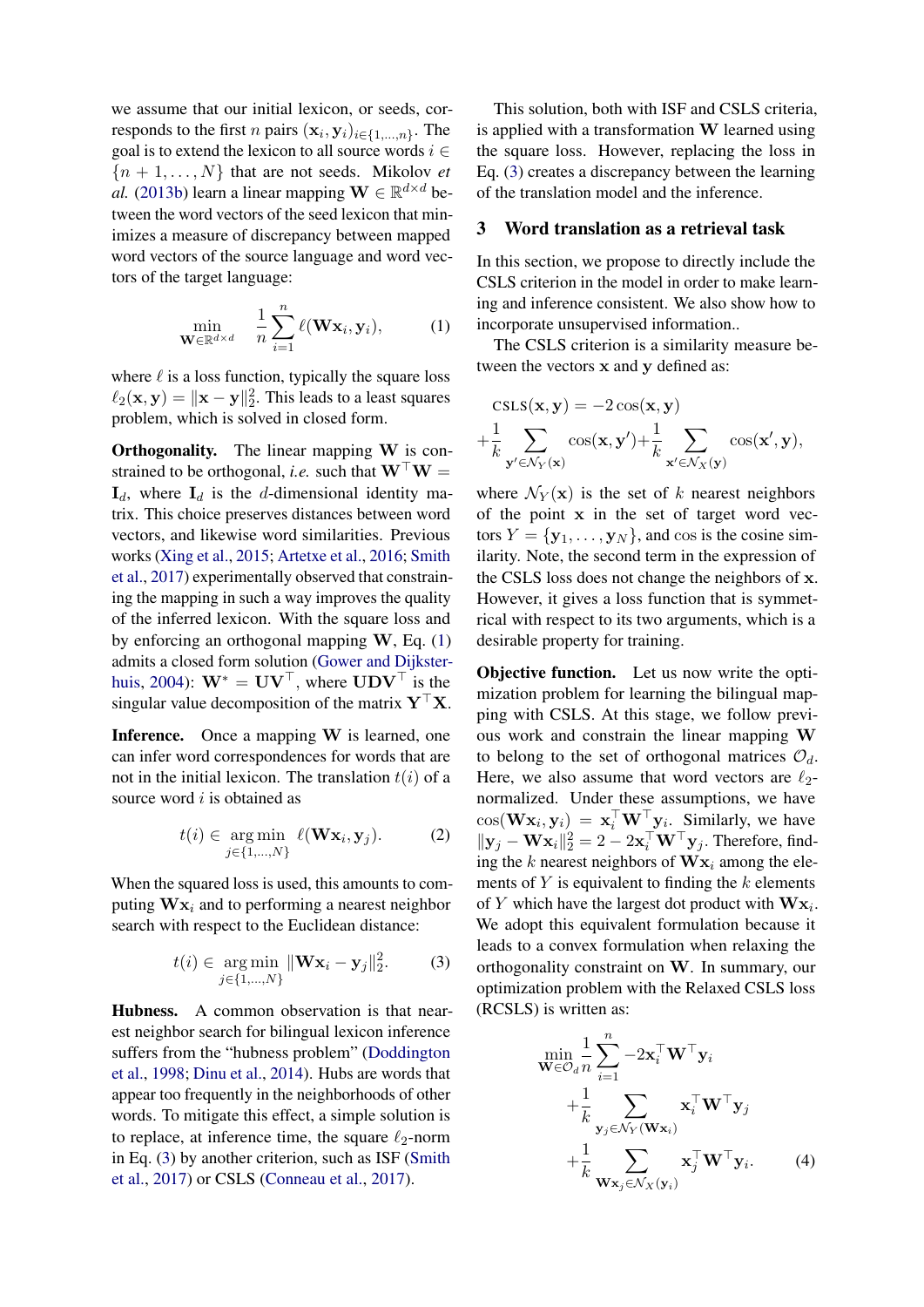Convex relaxation. Eq. [\(4\)](#page-1-2) involves the minimization of a non-smooth cost function over the manifold of orthogonal matrices  $\mathcal{O}_d$ . As such, it can be solved using manifold optimization tools [\(Boumal et al.,](#page-5-9) [2014\)](#page-5-9). In this work, we consider as an alternative to the set  $\mathcal{O}_d$ , its convex hull  $C_d$ , *i.e.*, the unit ball of the spectral norm. We refer to this projection as the "Spectral" model. We also consider the case where these constraints on the alignment matrix are simply removed.

Having a convex domain allows us to reason about the convexity of the cost function. We observe that the second and third terms in the CSLS loss can be rewritten as follows:

$$
\sum_{\mathbf{y}_j \in \mathcal{N}_k(\mathbf{W}\mathbf{x}_i)} \mathbf{x}_i^\top \mathbf{W}^\top \mathbf{y}_j = \max_{S \in \mathcal{S}_k(n)} \sum_{j \in S} \mathbf{x}_i^\top \mathbf{W}^\top \mathbf{y}_j,
$$

where  $S_k(n)$  denotes the set of all subsets of  $\{1, \ldots, n\}$  of size k. This term, seen as a function of  $W$ , is a maximum of linear functions of  $W$ , which is convex [\(Boyd and Vandenberghe,](#page-5-10) [2004\)](#page-5-10). This shows that our objective function is convex with respect to the mapping W and piecewise linear (hence non-smooth). Note, our approach could be generalized to other loss functions by replacing the term  $\mathbf{x}_i^{\top} \mathbf{W}^{\top} \mathbf{y}_j$  by any function convex in W. We minimize this objective function over the convex set  $C_d$  by using the projected subgradient descent algorithm.

The projection onto the set  $C_d$  is solved by taking the singular value decomposition (SVD) of the matrix, and thresholding the singular values to one.

Extended Normalization. Usually, the number of word pairs in the seed lexicon  $n$  is small with respect to the size of the dictionaries N. To benefit from unlabeled data, it is common to add an iterative "refinement procedure" [\(Artetxe et al.,](#page-5-11) [2017\)](#page-5-11) when learning the translation model W. Given a model  $W_t$ , this procedure iterates over two steps. First it augments the training lexicon by keeping the best-inferred translation in Eq. [\(3\)](#page-1-1). Second it learns a new mapping  $W_{t+1}$  by solving the problem in Eq. [\(1\)](#page-1-0). This strategy is similar to standard semi-supervised approaches where the training set is augmented over time. In this work, we propose to use the unpaired words in the dictionaries as "negatives" in the RCSLS loss: instead of computing the k-nearest neighbors  $\mathcal{N}_Y(\mathbf{W} \mathbf{x}_i)$  amongst the annotated words  $\{y_1, \ldots, y_n\}$ , we do it over the whole dictionary  $\{y_1, \ldots, y_N\}$ .

# 4 Experiments

This section reports the main results obtained with our method. We provide complementary results and an ablation study in the appendix. We refer to our method without constraints as RCSLS and as RCSLS+spectral if the spectral constraints are used.

### 4.1 Implementation details

We choose a learning rate in  $\{1, 10, 25, 50\}$  and a number of epochs in  $\{10, 20\}$  on the validation set. For the unconstrained RCSLS, a small  $\ell_2$  regularization can be added to prevent the norm of W to diverge. In practice, we do not use any regularization. For the English-Chinese pairs (en-zh), we center the word vectors. The number of nearest neighbors in the CSLS loss is 10. We use the  $\ell_2$ normalized fastText word vectors by Bojanowski *et al.* [\(2017\)](#page-5-12) trained on Wikipedia.

#### 4.2 The MUSE benchmark

Table [9](#page-7-0) reports the comparison of RCSLS with standard supervised and unsupervised approaches on 5 language pairs (in both directions) of the MUSE benchmark [\(Conneau et al.,](#page-5-5) [2017\)](#page-5-5). Every approach uses the Wikipedia fastText vectors and supervision comes in the form of a lexicon composed of 5k words and their translations. Regardless of the relaxation, RCSLS outperforms the state of the art by, on average, 3 to  $4\%$  in accuracy. This shows the importance of using the same criterion during training and inference. Note that the refinement step ("refine") also uses CSLS to finetune the alignments but leads to a marginal gain for supervised methods.

Interestingly, RCSLS achieves a better performance without constraints  $(+0.8\%)$  for all pairs. Contrary to observations made in previous works, this result suggests that preserving the distance between word vectors is not essential for word translation. Indeed, previous works used a  $\ell_2$  loss where, indeed, orthogonal constraints lead to an improvement of +5.3% (Procrustes versus Least Square Error). This suggests that a linear mapping W with no constraints works well only if it is learned with a proper criterion.

Impact of extended normalization. Table [2](#page-3-0) reports the gain brought by including words not in the lexicon (unannotated words) to the performance of RCSLS. Extending the dictionary significantly improves the performance on all language pairs.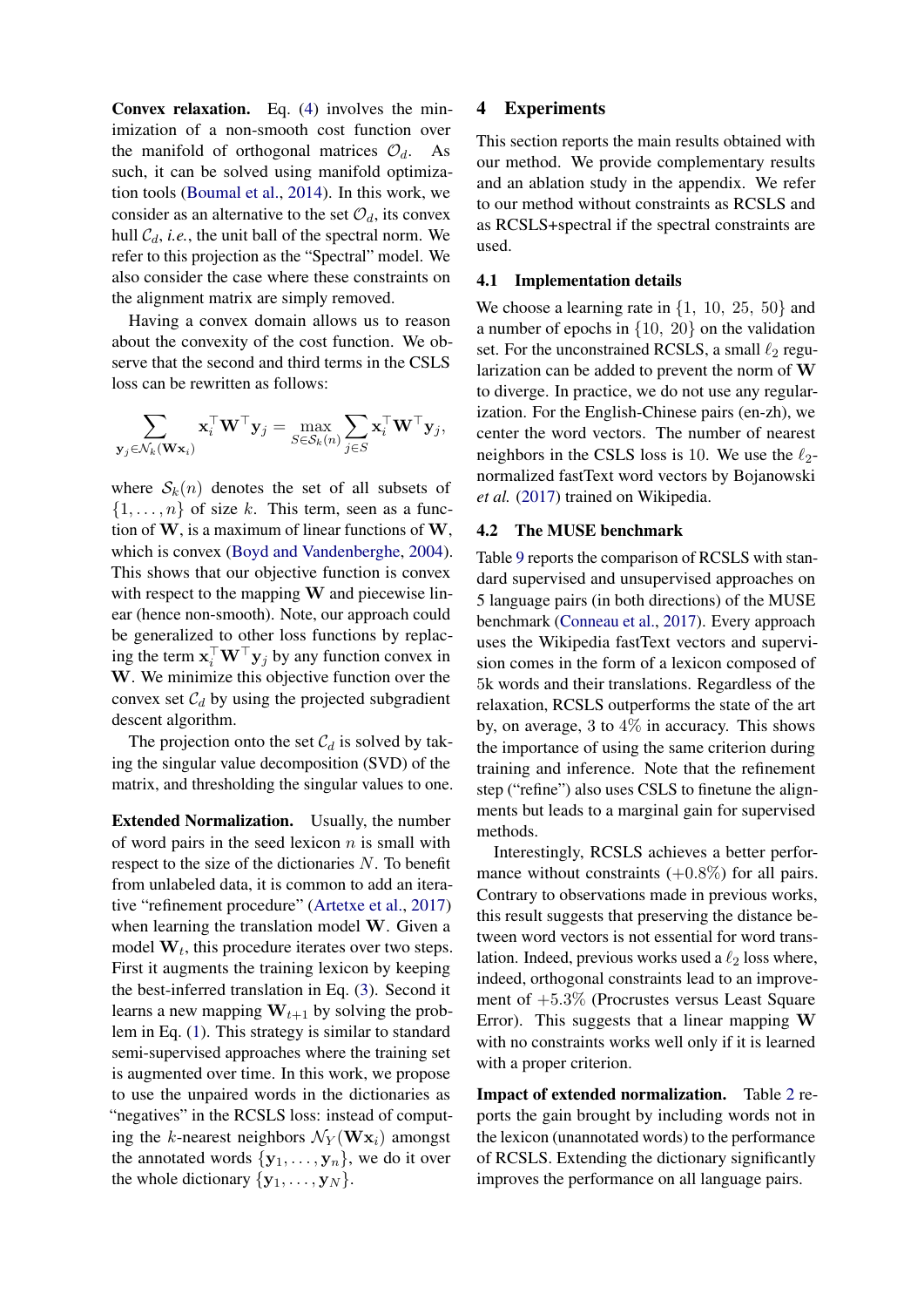| Method                             | en-es        | es-en        |              |              |              |              |              |              |              | en-fr fr-en en-de de-en en-ru ru-en en-zh zh-en avg. |              |
|------------------------------------|--------------|--------------|--------------|--------------|--------------|--------------|--------------|--------------|--------------|------------------------------------------------------|--------------|
| Adversarial + refine               | 81.7         | 83.3         | 82.3         | 82.1         | 74.0         | 72.2         | 44.0         | 59.1         | 32.5         | 31.4                                                 | 64.3         |
| $ICP + refine$                     | 82.2         | 83.8         | 82.5         | 82.5         | 74.8         | 73.1         | 46.3         | 61.6         |              |                                                      |              |
| Wass. Proc. + refine               | 82.8         | 84.1         | 82.6         | 82.9         | 75.4         | 73.3         | 43.7         | 59.1         |              |                                                      |              |
| Least Square Error                 | 78.9         | 80.7         | 79.3         | 80.7         | 71.5         | 70.1         | 47.2         | 60.2         | 42.3         | 4.0                                                  | 61.5         |
| <b>Procrustes</b>                  | 81.4         | 82.9         | 81.1         | 82.4         | 73.5         | 72.4         | 51.7         | 63.7         | 42.7         | 36.7                                                 | 66.8         |
| Procrustes + refine                | 82.4         | 83.9         | 82.3         | 83.2         | 75.3         | 73.2         | 50.1         | 63.5         | 40.3         | 35.5                                                 | 66.9         |
| $RCSLS + spectral$<br><b>RCSLS</b> | 83.5<br>84.1 | 85.7<br>86.3 | 82.3<br>83.3 | 84.1<br>84.1 | 78.2<br>79.1 | 75.8<br>76.3 | 56.1<br>57.9 | 66.5<br>67.2 | 44.9<br>45.9 | 45.7<br>46.4                                         | 70.2<br>71.O |

Table 1: Comparison between RCSLS, Least Square Error, Procrustes and unsupervised approaches in the setting of [Conneau et al.](#page-5-5) [\(2017\)](#page-5-5). All the methods use the CSLS criterion for retrieval. "Refine" is the refinement step of [Conneau et al.](#page-5-5) [\(2017\)](#page-5-5). Adversarial, ICP and Wassertsein Proc. are unsupervised [\(Conneau et al.,](#page-5-5) [2017;](#page-5-5) [Hoshen](#page-5-13) [and Wolf,](#page-5-13) [2018;](#page-5-13) [Grave et al.,](#page-5-14) [2018\)](#page-5-14).

|  | en-es en-fr en-de en-ru avg.   |  |
|--|--------------------------------|--|
|  | Train 80.7 82.3 74.8 51.9 72.4 |  |
|  | Ext. 84.1 83.3 79.1 57.9 76.1  |  |

<span id="page-3-0"></span>Table 2: Accuracy with and without an extended normalization for RCSLS. "Ext." uses the full 200k vocabulary and "Train" only uses the pairs from the training lexicon.

|                                 | en-it | it-en |
|---------------------------------|-------|-------|
| Adversarial $+$ refine $+$ CSLS | 45.1  | 38.3  |
| Mikolov et al. (2013b)          | 33.8  | 24.9  |
| Dinu et al. (2014)              | 38.5  | 24.6  |
| Artetxe et al. (2016)           | 39.7  | 33.8  |
| Smith et al. (2017)             | 43.1  | 38.0  |
| Procrustes $+$ CSLS             | 44.9  | 38.5  |
| <b>RCSLS</b>                    | 45.5  | 38 O  |

<span id="page-3-1"></span>Table 3: Accuracy on English and Italian with the setting of [Dinu et al.](#page-5-8) [\(2014\)](#page-5-8). "Adversarial" is an unsupervised technique. The adversarial and Procrustes results are from [Conneau et al.](#page-5-5) [\(2017\)](#page-5-5). We use a CSLS criterion for retrieval.

## 4.3 The WaCky dataset

[Dinu et al.](#page-5-8) [\(2014\)](#page-5-8) introduce a setting where word vectors are learned on the WaCky datasets [\(Baroni](#page-5-15) [et al.,](#page-5-15) [2009\)](#page-5-15) and aligned with a noisy bilingual lexicon. We select the number of epochs within  $\{1, 2, 5, 10\}$  on a validation set. Table [3](#page-3-1) shows that RCSLS is on par with the state of the art. RCSLS is thus robust to relatively poor word vectors and noisy lexicons.

|           | Original |       |      |      | Aligned |      |
|-----------|----------|-------|------|------|---------|------|
|           | Sem.     | Synt. | Tot. | Sem. | Synt.   | Tot. |
| Cs        | 26.4     | 76.7  | 63.7 | 27.3 | 77.7    | 64.6 |
| DE        | 62.2     | 56.9  | 59.5 | 61.4 | 57.1    | 59.3 |
| Es        | 54.5     | 59.4  | 56.8 | 55.1 | 61.1    | 57.9 |
| <b>FR</b> | 76.0     | 54.7  | 68.5 | 75.2 | 55.1    | 68.1 |
| <b>IT</b> | 51.8     | 62.0  | 56.9 | 52.7 | 63.8    | 58.2 |
| $P_{L}$   | 49.7     | 62.4  | 53.4 | 50.9 | 63.2    | 54.5 |
| ZH        | 42.6     |       | 42.6 | 47.2 |         | 47.2 |
| Avg.      | 51.9     | 62.0  | 57.3 | 52.8 | 58.5    | 58.5 |

<span id="page-3-2"></span>Table 4: Performance on word analogies for different languages. We compare the original embeddings to their mapping to English. The mappings are learned using the full MUSE bilingual lexicons. We use the fastText vectors of [Bojanowski et al.](#page-5-12) [\(2017\)](#page-5-12).

### 4.4 Comparison with existing aligned vectors

Recently, word vectors based on fastText have been aligned and released by Smith *et al.* [\(2017,](#page-5-4) BabylonPartners, BP) and Conneau *et al.* [\(2017,](#page-5-5) MUSE). Both use a variation of Procrustes to align word vectors in the same space.

We compare these methods to RCSLS and report results in Table [8.](#page-6-0) RCSLS improves the performance by  $+3.5\%$  over MUSE vectors when trained with the same lexicon (Original). Training RSCSL on the full training lexicon (Full) brings an additional improvement of  $+2.9\%$  on average with a CSLS criterion, and  $+6.1\%$  with a NN criterion. For reference, the performance of Procrustes only improves by  $+1.4\%$  with CSLS and even degrades with a NN criterion. RCSLS benefits more from additional supervision than Procrustes. Finally,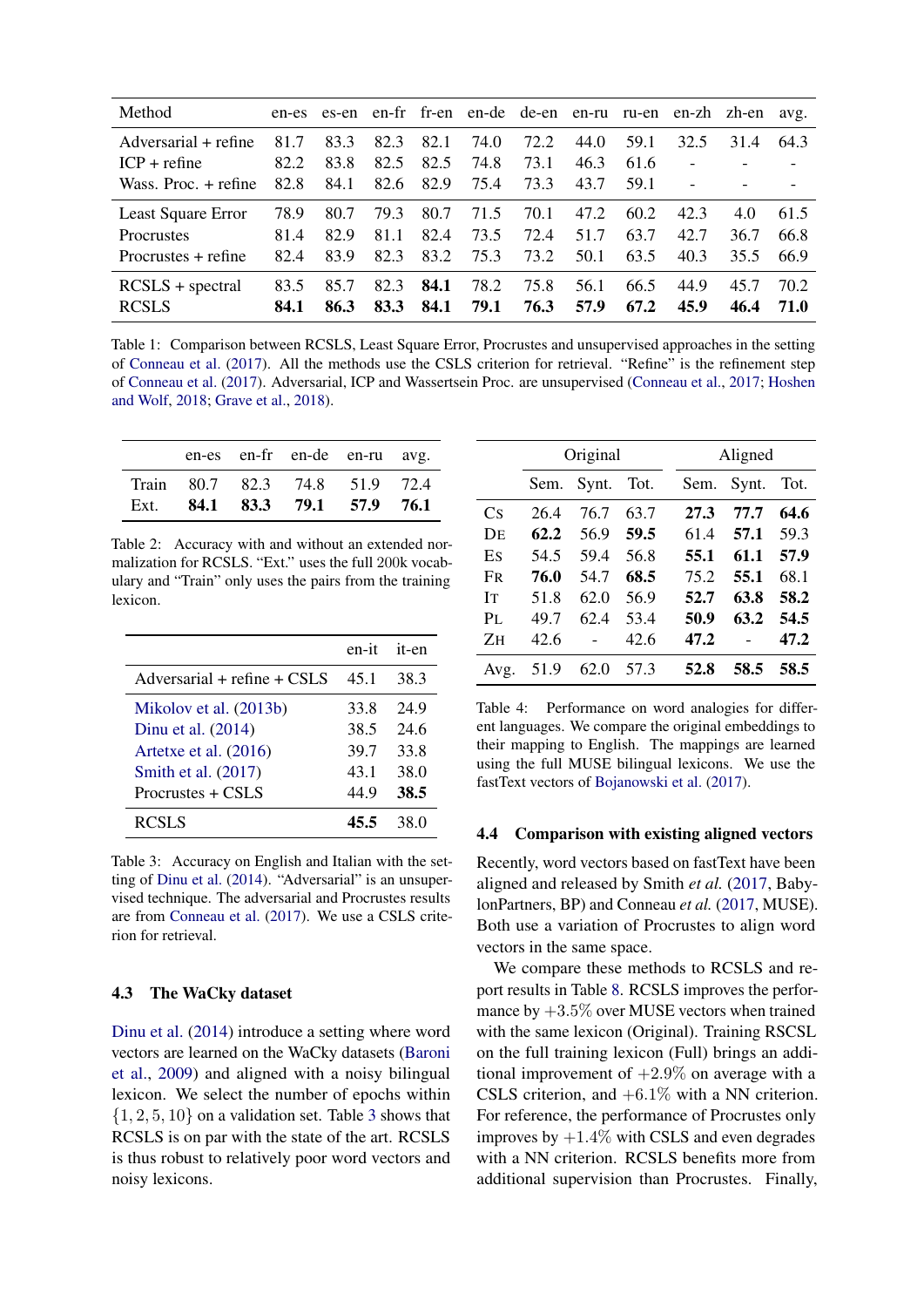|                 | $BP*$ | <b>MUSE</b> | Proc. | <b>RCSLS</b> |      |
|-----------------|-------|-------------|-------|--------------|------|
|                 |       | Orig.       | Full  | Orig.        | Full |
| <b>BG</b>       | 55.7  | 57.5        | 58.1  | 63.9         | 65.2 |
| CA              | 66.5  | 70.9        | 70.5  | 73.8         | 75.0 |
| $\overline{C}S$ | 63.9  | 64.5        | 66.3  | 68.2         | 71.1 |
| DA              | 66.8  | 67.4        | 68.3  | 71.1         | 72.9 |
| DE              | 68.9  | 72.7        | 73.5  | 76.9         | 77.6 |
| EL              | 54.9  | 58.5        | 60.1  | 62.7         | 64.5 |
| Es              | 82.1  | 83.5        | 84.5  | 86.4         | 87.1 |
| ET              | 41.5  | 45.7        | 47.3  | 49.5         | 53.7 |
| F <sub>I</sub>  | 56.7  | 59.5        | 61.9  | 65.8         | 69.9 |
| FR              | 81.7  | 82.4        | 82.5  | 84.7         | 84.7 |
| HE              | 51.5  | 54.1        | 55.4  | 57.8         | 60.0 |
| HR              | 48.9  | 52.2        | 53.4  | 55.6         | 60.2 |
| HU              | 61.9  | 64.9        | 66.1  | 69.3         | 73.1 |
| I <sub>D</sub>  | 62.8  | 67.9        | 67.9  | 69.7         | 72.9 |
| IT              | 75.3  | 77.9        | 78.5  | 81.5         | 82.8 |
| MK              | 53.9  | 54.6        | 55.4  | 59.9         | 60.4 |
| NL              | 72.0  | 75.3        | 76.1  | 79.7         | 80.5 |
| N <sub>O</sub>  | 65.3  | 67.4        | 68.3  | 71.2         | 73.3 |
| PL              | 63.3  | 66.9        | 68.1  | 70.5         | 73.5 |
| PT              | 77.7  | 80.3        | 80.4  | 82.9         | 84.6 |
| <b>Ro</b>       | 66.3  | 68.1        | 67.6  | 74.0         | 73.9 |
| <b>RU</b>       | 61.3  | 63.7        | 64.3  | 67.1         | 70.3 |
| S <sub>K</sub>  | 55.1  | 55.3        | 57.9  | 59.0         | 61.7 |
| SL              | 51.1  | 50.4        | 52.5  | 54.2         | 58.2 |
| Sv              | 55.9  | 60.0        | 64.0  | 63.7         | 69.5 |
| TR              | 57.4  | 59.2        | 61.4  | 61.9         | 65.8 |
| UK              | 48.7  | 49.3        | 51.3  | 51.5         | 55.5 |
| VI              | 35.0  | 55.8        | 63.0  | 55.8         | 66.9 |
| <b>CSLS</b>     | 60.8  | 63.8        | 65.2  | 67.4         | 70.2 |
| <b>NN</b>       | 54.6  | 57.4        | 57.5  | 62.4         | 68.5 |

Table 5: Comparison with publicly available aligned vectors over 28 languages. All use supervision. Alignements are learned either on the "Original" or "Full" MUSE training. We report the detailed performance with a CSLS criterion and the average for both NN and CSLS criteria.

<sup>∗</sup>BP uses a different training set of comparable size.

the gap between RCSLS and the other methods is higher with a NN criterion, suggesting that RC-SLS imports some of the properties of CSLS to the dot product between aligned vectors.

#### 4.5 Impact on word vectors

Non-orthogonal mapping of word vectors changes their dot products. We evaluate the impact of this mapping on word analogy tasks [\(Mikolov et al.,](#page-5-16)

|                |        | Original | Aligned |
|----------------|--------|----------|---------|
|                | GUR350 | 72       | 74      |
| DЕ             | Ws350  | 68       | 70      |
|                | ZG222  | 46       | 44      |
| Es             | Ws353  | 59       | 61      |
| ĪТ             | Ws350  | 64       | 64      |
| P <sub>T</sub> | Ws353  | 60       | 58      |
| Ro             | Ws353  | 58       | 55      |
|                | HJ     | 67       | 65      |
|                | Ws350  | 59       | 58      |
| ZH             | Sim    | 35       | 44      |
| Avg.           |        | 58.8     | 59.2    |

<span id="page-4-0"></span>Table 6: Performance on word similarities for different languages. We compare the original embeddings to their mapping to English. The mappings are learned with the full MUSE bilingual lexicons over the fastText vectors of [Bojanowski et al.](#page-5-12) [\(2017\)](#page-5-12).

[2013a\)](#page-5-16). In Table [4,](#page-3-2) we report the accuracy on analogies for raw word vectors and our vectors mapped to English with an alignement trained on the full MUSE training set. Regardless of the source language, the mapping does not negatively impact the word vectors. Similarly, our alignement has also little impact on word similarity, as shown in Table [6.](#page-4-0)

We confirm this observation by running the reverse mapping, i.e., by mapping the English word vectors of [Mikolov et al.](#page-5-17) [\(2018\)](#page-5-17) to Spanish. It leads to an improvement of 1% both for vectors trained on Common Crawl (85% to 86%) and Wikipedia + News (87% to 88%).

# 5 Conclusion

This paper shows that minimizing a convex relaxation of the CSLS loss significantly improves the quality of bilingual word vector alignment. We use a reformulation of CSLS that generalizes to convex functions beyond dot-products and provides to a single end-to-end training that is consistent with the inference stage. Finally, we show that removing the orthogonality constraint does not degrade the quality of the aligned vectors.

Acknowledgement. We thank Guillaume Lample and Alexis Conneau for their feedback and help with MUSE.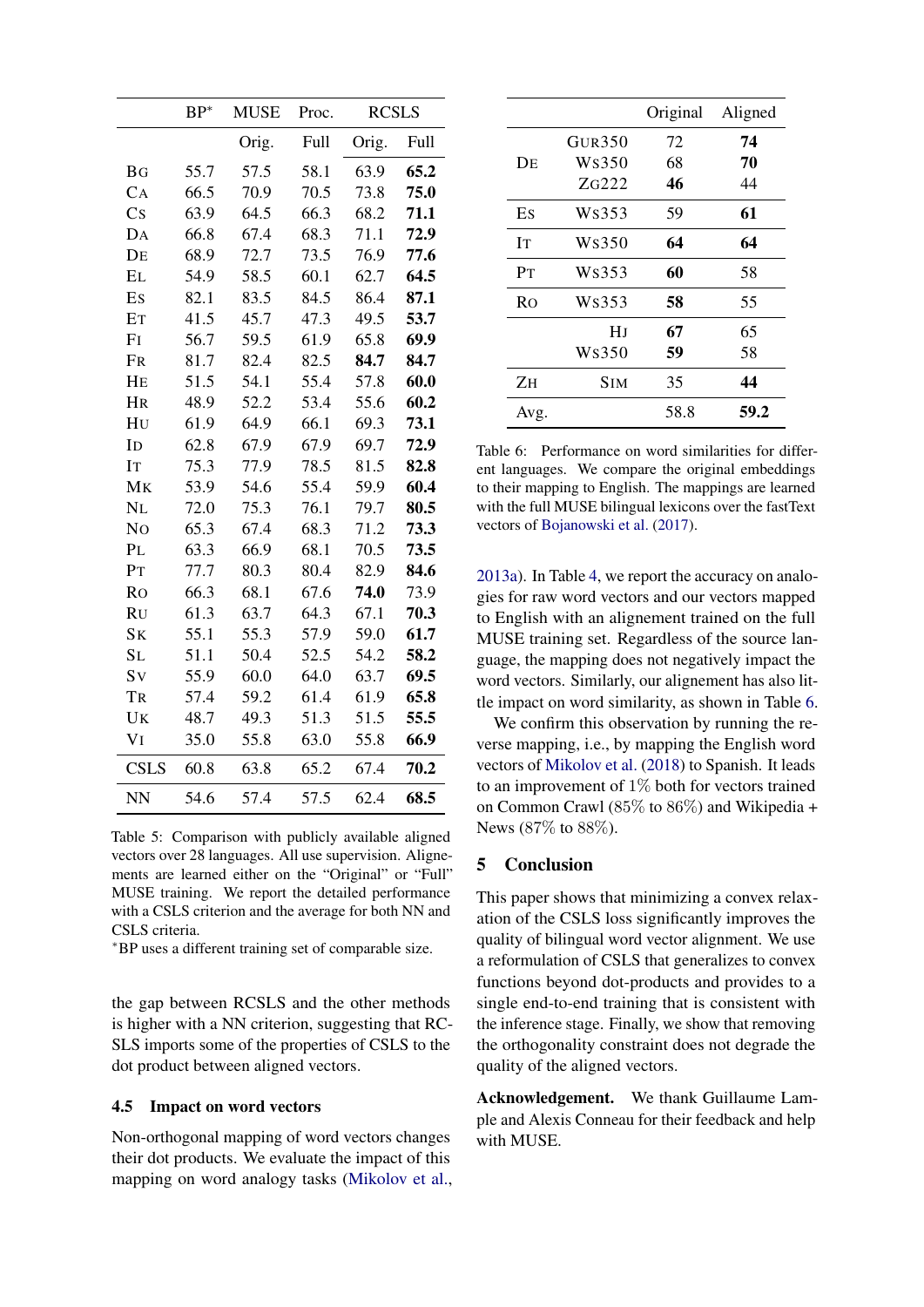## References

- <span id="page-5-3"></span>Mikel Artetxe, Gorka Labaka, and Eneko Agirre. 2016. Learning principled bilingual mappings of word embeddings while preserving monolingual invariance. In *Proceedings of the 2016 Conference on Empirical Methods in Natural Language Processing*, pages 2289–2294.
- <span id="page-5-11"></span>Mikel Artetxe, Gorka Labaka, and Eneko Agirre. 2017. Learning bilingual word embeddings with (almost) no bilingual data. In *Proceedings of the 55th Annual Meeting of the Association for Computational Linguistics (Volume 1: Long Papers)*, volume 1, pages 451–462.
- <span id="page-5-15"></span>Marco Baroni, Silvia Bernardini, Adriano Ferraresi, and Eros Zanchetta. 2009. The wacky wide web: a collection of very large linguistically processed webcrawled corpora. *Language resources and evaluation*, 43(3):209–226.
- <span id="page-5-12"></span>Piotr Bojanowski, Edouard Grave, Armand Joulin, and Tomas Mikolov. 2017. Enriching word vectors with subword information. *Transactions of the Association for Computational Linguistics*, 5:135–146. [https://fasttext.cc/docs/](https://fasttext.cc/docs/en/pretrained-vectors.html) [en/pretrained-vectors.html](https://fasttext.cc/docs/en/pretrained-vectors.html).
- <span id="page-5-9"></span>Nicolas Boumal, Bamdev Mishra, P.-A. Absil, and Rodolphe Sepulchre. 2014. [Manopt, a Matlab tool](http://www.manopt.org)[box for optimization on manifolds.](http://www.manopt.org) *Journal of Machine Learning Research*, 15:1455–1459.
- <span id="page-5-10"></span>Stephen Boyd and Lieven Vandenberghe. 2004. *Convex optimization*. Cambridge university press.
- <span id="page-5-18"></span>Jose Camacho-Collados, Mohammad Taher Pilehvar, ´ and Roberto Navigli. 2016. Nasari: Integrating explicit knowledge and corpus statistics for a multilingual representation of concepts and entities. *Artificial Intelligence*, 240:36–64.
- <span id="page-5-5"></span>Alexis Conneau, Guillaume Lample, Marc'Aurelio Ranzato, Ludovic Denoyer, and Hervé Jégou. 2017. Word translation without parallel data. *arXiv preprint arXiv:1710.04087*. [http://github.](http://github.com/facebookresearch/MUSE) [com/facebookresearch/MUSE](http://github.com/facebookresearch/MUSE).
- <span id="page-5-8"></span>Georgiana Dinu, Angeliki Lazaridou, and Marco Baroni. 2014. Improving zero-shot learning by mitigating the hubness problem. *arXiv preprint arXiv:1412.6568*.
- <span id="page-5-7"></span>George Doddington, Walter Liggett, Alvin Martin, Mark Przybocki, and Douglas Reynolds. 1998. Sheep, goats, lambs and wolves: A statistical analysis of speaker performance in the NIST 1998 speaker recognition evaluation. Technical report.
- <span id="page-5-6"></span>John C Gower and Garmt B Dijksterhuis. 2004. *Procrustes problems*, volume 30. Oxford University Press on Demand.
- <span id="page-5-14"></span>Edouard Grave, Armand Joulin, and Quentin Berthet. 2018. Unsupervised alignment of embeddings

with wasserstein procrustes. *arXiv preprint arXiv:1805.11222*.

- <span id="page-5-13"></span>Yedid Hoshen and Lior Wolf. 2018. An iterative closest point method for unsupervised word translation. *arXiv preprint arXiv:1801.06126*.
- <span id="page-5-0"></span>Alexandre Klementiev, Ivan Titov, and Binod Bhattarai. 2012. Inducing crosslingual distributed representations of words. *Proceedings of COLING 2012*, pages 1459–1474.
- <span id="page-5-16"></span>Tomas Mikolov, Kai Chen, Greg Corrado, and Jeffrey Dean. 2013a. Efficient estimation of word representations in vector space. *arXiv preprint arXiv:1301.3781*.
- <span id="page-5-17"></span>Tomas Mikolov, Edouard Grave, Piotr Bojanowski, Christian Puhrsch, and Armand Joulin. 2018. Advances in pre-training distributed word representations. In *Proceedings of the Eleventh International Conference on Language Resources and Evaluation (LREC 2018)*, Paris, France. European Language Resources Association (ELRA).
- <span id="page-5-1"></span>Tomas Mikolov, Quoc V Le, and Ilya Sutskever. 2013b. Exploiting similarities among languages for machine translation. *arXiv preprint arXiv:1309.4168*.
- <span id="page-5-4"></span>Samuel L Smith, David HP Turban, Steven Hamblin, and Nils Y Hammerla. 2017. Offline bilingual word vectors, orthogonal<br>transformations and the inverted softmax. transformations and the inverted softmax. *arXiv preprint arXiv:1702.03859*. [https:](https://github.com/Babylonpartners/fastText_multilingual) [//github.com/Babylonpartners/](https://github.com/Babylonpartners/fastText_multilingual) [fastText\\_multilingual](https://github.com/Babylonpartners/fastText_multilingual).
- <span id="page-5-2"></span>Chao Xing, Dong Wang, Chao Liu, and Yiye Lin. 2015. Normalized word embedding and orthogonal transform for bilingual word translation. In *Proceedings of the 2015 Conference of the North American Chapter of the Association for Computational Linguistics: Human Language Technologies*, pages 1006–1011.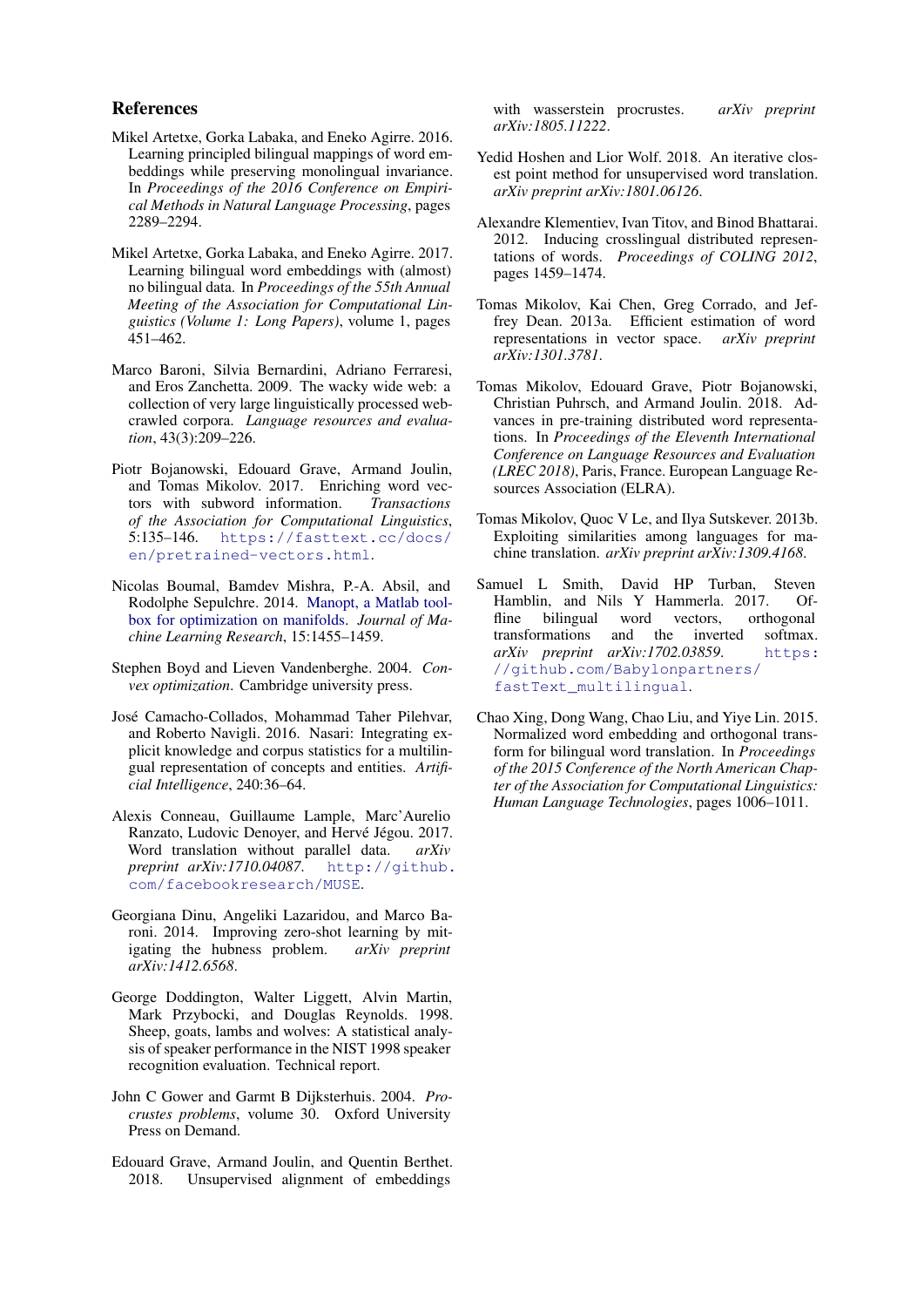# Appendix A Ablation study

This appendix presents an ablation study, to validate the design choices that we made.



<span id="page-6-1"></span>Figure 1: Accuracy as a function of the training set size (log scale) on the en-de pair.

Size of training lexicon. Figure [1](#page-6-1) compares the accuracy of RCSLS and Procrustes as a function of the training set size. On small training sets, the difference between RCSLS and Procrustes is marginal but increases with the training set size.



<span id="page-6-2"></span>Figure 2: Accuracy as a function of the number of nearest neighbors, averaged over 8 different pairs.

Impact of the number of nearest neighbors. The CSLS criterion and the RCSLS loss are sensible to the number of nearest neighbors. Figure [2](#page-6-2) shows the impact of this parameter on both Procrustes and RCSLS. Procrustes is impacted through the retrieval criterion while RCSLS is impacted by the loss and the criterion. Taking 10 nearest neighbors is optimal and the performance decreases significantly with a large number of neighbors.

|                               | en-es es-en en-ru ru-en |  |
|-------------------------------|-------------------------|--|
| Linear                        | 84.1 86.3 58.0 67.2     |  |
| logSumExp 84.1 86.3 58.3 67.0 |                         |  |

<span id="page-6-3"></span>Table 7: Comparison between different functions in CSLS on four language pairs. Linear is the standard criterion, while logSumExp is equivalent to a logistic regression with hard mining.

Comparison of alternative criterions. As discussed in the main paper, the dot product in the CSLS terms can be replaced by any convex function of W and still yield a convex objective. Using a logSumExp function, i.e.,  $f(x) =$  $log(\sum_i(exp(x_i)))$  is equivalent to a "local" logistic regression classifier, or equivalently, to a logistic regression with hard mining. In this experiment, we train our model using the alternative loss and report the accuracy of the resulting lexicon in Table [7.](#page-6-3) We observe that this choice does not significantly changes the performance. This suggests that the local property of the criterion is more important than the form of the loss.

|             |           | Original                     |                        |      | Full |
|-------------|-----------|------------------------------|------------------------|------|------|
|             | <b>BP</b> |                              | MUSE RCSLS Proc. RCSLS |      |      |
|             |           | with exact string matches    |                        |      |      |
| NN -        | 54.6      | 57.4                         | 62.4                   | 57.5 | 68.5 |
| <b>CSLS</b> | 60.8      | 63.8                         | 67.4                   | 65.2 | 70.2 |
|             |           | without exact string matches |                        |      |      |
| <b>NN</b>   | 56.6      | 55.5                         | 61.4                   | 53.7 | 64.3 |
| <b>CSLS</b> | 61.5      | 60.4                         | 65.4                   | 60.2 | 65.7 |

<span id="page-6-0"></span>Table 8: Comparison with publicly available aligned vectors, averaged over 28 language pairs. All use supervision. Alignements are learned either on the "Original" or "Full" MUSE training. We report performance with the NN and CSLS criterion on either the full MUSE test set or without the exact string matches. BP uses a different training set with 5k words.

Exact string matches. The MUSE datasets contains exact string matches based on vocabularies built on Wikipedia. The matches may reflects correct translations but can come from other sources, like English word that frequently appears in movie or song titles. Table [8](#page-6-0) compares alignments on the MUSE test set with and without exact string matches average over 28 languages. Note that we do not remove exact matches in the training sets